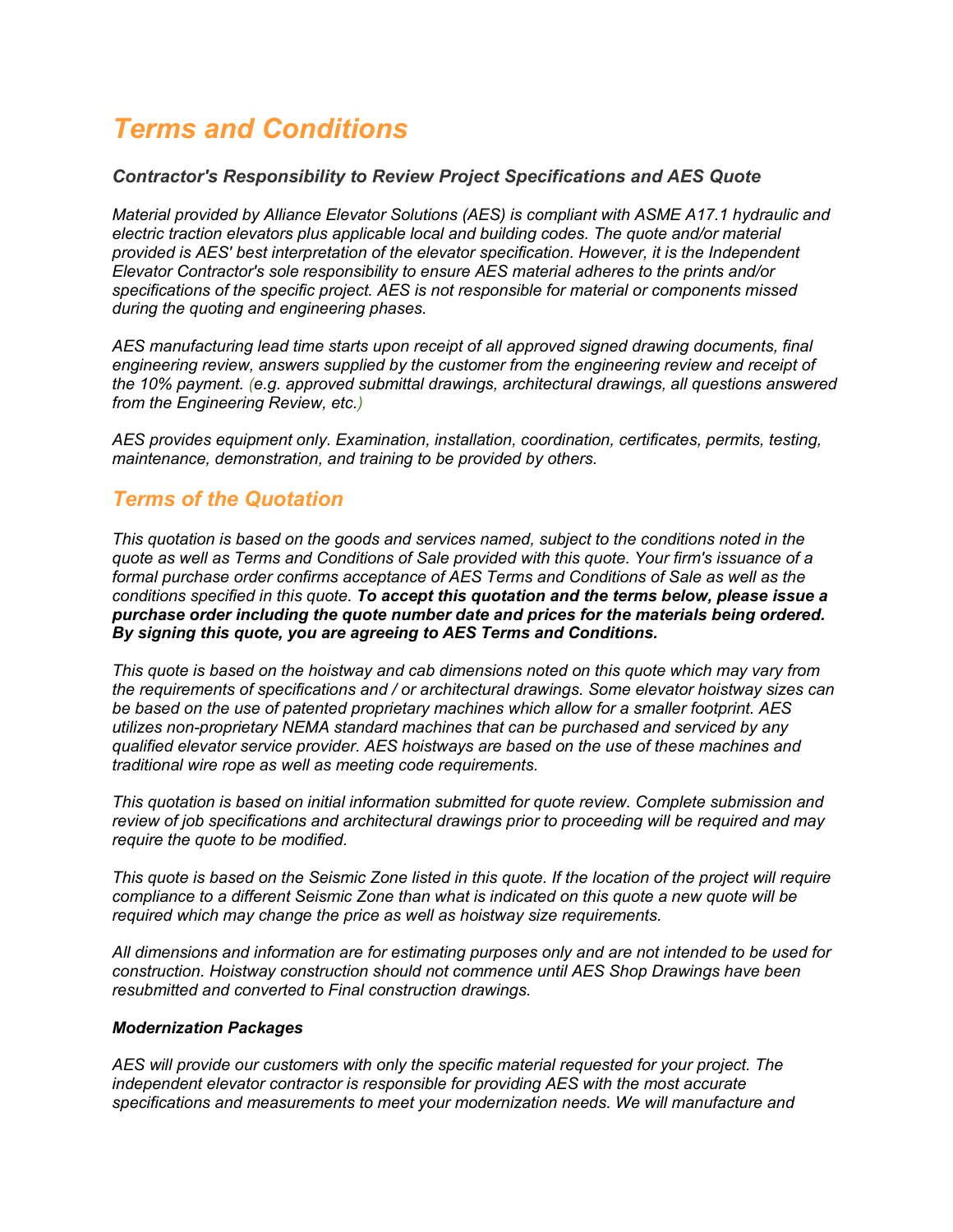*produce your elevator materials per the information provided. AES is not responsible for field errors from approved measurements or specifications.*

*AES reserves the right to provide multiple shipments or drop shipments at AES' discretion. The independent elevator contractor is to account for freight delivery costs during the quote phase, freight is not included in the quote. Accepting multiple shipments of large items such as rails, counterweight fillers, hoistway material and finishes, as examples, allows AES to offer lower prices in some cases. If the customer elects to set up their own shipment a \$250 handling fee will be applied.* 

*Local taxes, permit fees, etc. are not included.*

*AES does not accept liquidated or consequential damages.*

# *The following Items are NOT INCLUDED in a standard Alliance Elevator Solutions package.*

- *Sill Support Angles*
	- *Finish Flooring*
	- *Fire Signs*
- *Wall Inserts* • *Rail Backing*
- *Pit Ladder*
- *Power Disconnect Switch*
- *Smoke Detectors*
- *Intercom Systems*

# *Payment Terms*

*Certified check from the business account, ACH or credit cards (3% administrative fee added for credit card purchases) are the only forms of acceptable methods of payment.*

*Payment terms are Net45, or is due prior to moving to the next phase of the Project, whichever is sooner:*

- *1. 10% of quoted material cost invoice is due before equipment is released into manufacturing. The project will NOT be released into manufacturing until the 10% invoice is paid in full.*
- *2. 65% of total material cost invoice is due prior to shipment being scheduled. The shipment will NOT be scheduled until the invoice is paid in full.*

*NOTE: If NO controller, or a controller that does not require a passcode, is purchased with the package 100% of payment will be required prior to scheduling shipment. Freight will be billed separately.*

*3. The project balance invoice is due prior to the passcode being provided. The controller passcode will NOT be released until the project is paid in full, and all other project related invoices (freight, storage fees, miscellaneous charges, etc.) have been paid in full.*

*The above payment terms are applicable for accounts in good standing with AES. AES reserves the right to alter payment terms at any time based on an account's payment history.*

*In the event the Purchaser fails to pay within terms any amounts due pursuant to this or any other order with AES, AES expressly reserves the right, in its sole discretion, to postpone, temporarily withhold or cancel the delivery of this or any or all other orders to the Purchaser. If the Purchaser owes a balance past 90 days on any AES project, technical assistance for both Smartrise and Alliance will cease for all projects until the Purchaser's account is made current with*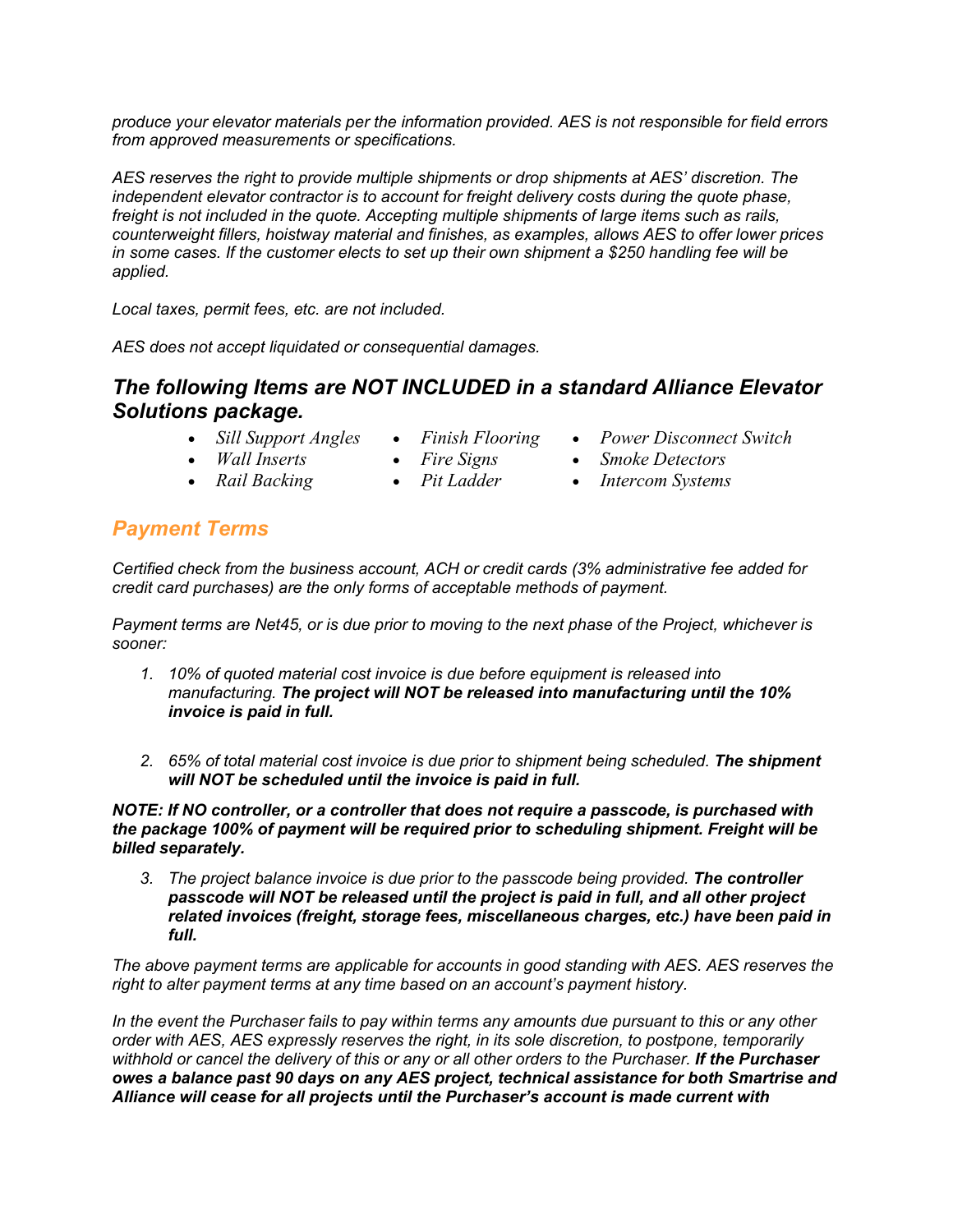#### *AES. Additionally, AES reserves the right to place a mechanic's lien until such time the balance is paid in full.*

*AES will be providing professional services, materials, or equipment for the commercial or new residential project stated above. In the event you or your contractor fail to pay Alliance, we may file a mechanic's lien against the property. A mechanic's lien may be claimed for all professional services (including freight), materials, or equipment furnished on the specific project. Alliance will file a mechanic's lien 90 days past the original invoice due date. This clause is contingent on Alliance furnishing material as quoted and per approved drawings. All fees associated with the lien process will be the responsibility of the customer.* 

*AES reserves the right to turn any unpaid amounts over to a collection agency to seek payment, and/or exercise any and all legal and equitable remedies to seek recovery of any monies remaining unpaid. In such circumstances, the Customer shall be responsible for all costs of collection of overdue amounts, including fees paid to collection agencies, all attorneys' fees and costs expended in the collection of an unpaid amount (regardless of whether litigation is initiated and including, but not limited to, costs associated with demand letters and/or payment negotiations), and any court costs and fees.* 

*All goods or material remain the property of AES until paid in full. Monies that remain outstanding by the due date will incur a late payment charge of 10% per annum on the outstanding balance until such time as the balance is paid in full.*

*Additionally, if the Independent Contractor who is contracted with AES is removed from the project, or willingly leaves the project, all payment responsibilities will be assumed and be the responsibility of the new Independent Contractor, the General Contractor and/or the Building Owner. A new PO must be provided to Alliance Elevator Solutions by the assuming party for the designated amount in order for the project to continue forward movement in the project lifecycle.*

### *Storage/Change Order Fees*

*Once all equipment has been manufactured and is ready to ship, AES will store your finished goods free of charge for 14 days after notification of equipment being ready to ship. If the 65% invoice is not paid by Terms, Storage Fees of \$250.00 per week until the invoice is paid will be charged. You can receive an additional 30 days of free storage by paying your 65% invoice in full upon receipt and/or within Terms. If equipment remains on AES premises after the 30 days, additional storage fees may be incurred. After notification that equipment is ready to ship and it remains on AES property longer than 45 days from shipment notification the final invoice will be generated, and the full 100% payment will be required in order to ship the equipment. Freight will, in these cases be billed separately.* 

*A Change Order fee of \$250.00 per request will be applied to all invoices when Customer requests a change of any kind to the original agreed-upon elevator package, after the equipment has been released to manufacturing. If AES suppliers require deposits for custom designs, it is the responsibility of the customer to pay said deposit amount in full in order to release the project into manufacturing.*

### *Cancellation Charges*

*If the Preliminary and/or the Final drawings have been created the customer is subject to a cancellation fee that equates to 10% of the total elevator package.*

*If the elevator package has been Released to Manufacturing or has been fully manufactured and is*